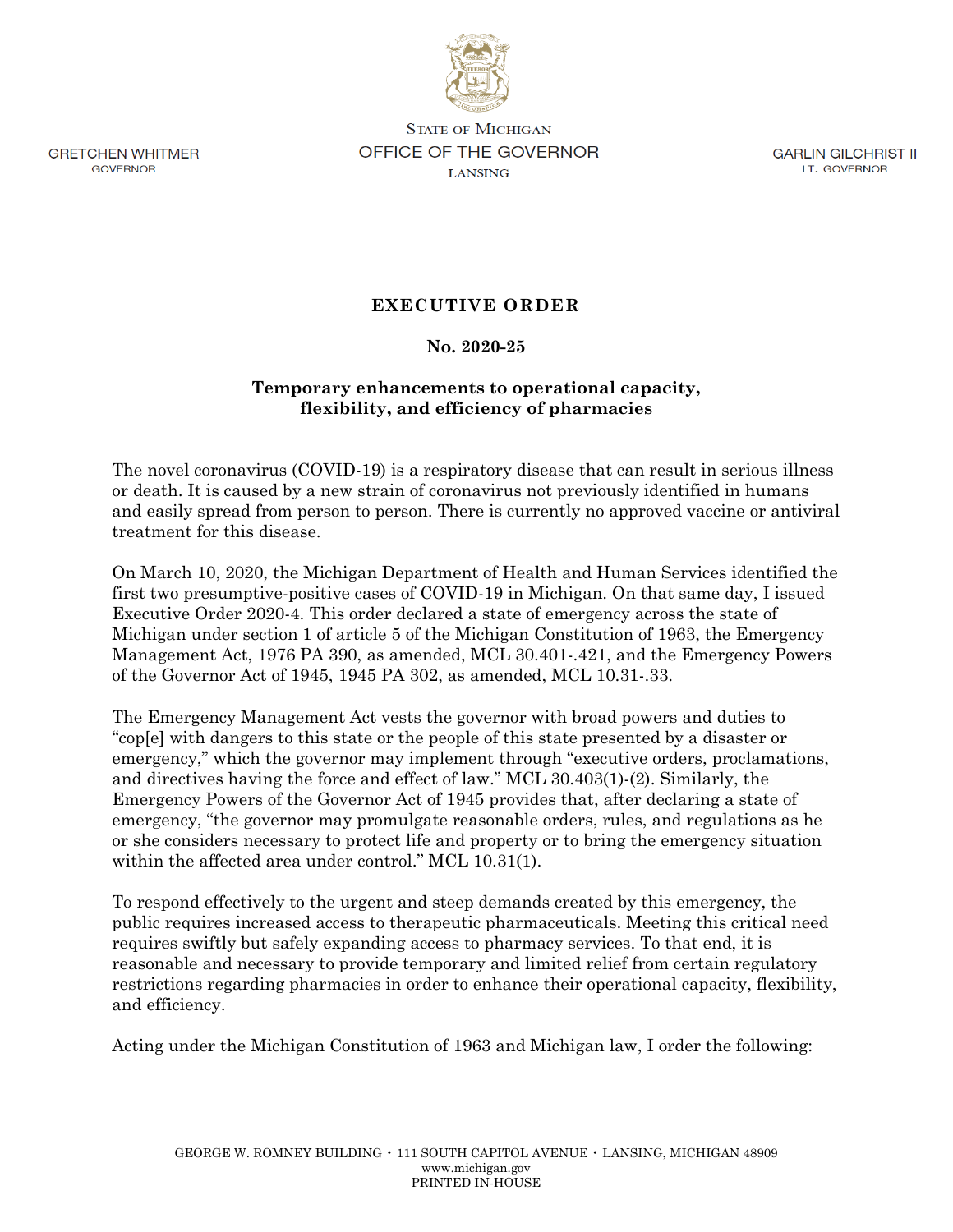- 1. Pharmacists located in any county in this state may dispense emergency refills of up to a sixty (60) day supply of any non-controlled maintenance medication for residents of any county in this state if, in the pharmacist's professional judgment, failure to refill the prescription might interrupt the patient's ongoing care and have a significant adverse effect on the patient's well-being.
- 2. The following shall apply to all emergency refills dispensed under section 1 of this order:
	- (a) The pharmacist must inform the patient that the prescription was refilled under section 1 of this order.
	- (b) The pharmacist must inform the prescriber in writing within a reasonable period of time of any refills the pharmacist dispensed under section 1 of this order.
	- (c) Prior to refilling a prescription under section 1 of this order, the pharmacist, clinic, or mobile pharmacy must make every reasonable effort to communicate with the prescriber regarding the refilling of the prescription. The pharmacist must make an appropriate record of that effort, including the basis for proceeding under section 1 of this order.
	- (d) A prescriber must not incur any criminal or civil liability or licensing disciplinary action as the result of a pharmacist refilling a prescription under section 1 of this order.
- 3. Pharmacists may temporarily operate a pharmacy in an area not designated on the pharmacy license, but they may not prepare sterile drug products beyond low-risk preparations, as defined by USP standards, for immediate inpatient administration in such temporary facilities.
- 4. Pharmacists may dispense and/or administer drugs as needed to treat COVID-19 pursuant to protocols established by the Centers for Disease Control and Prevention or the National Institute of Health, or as determined appropriate by the chief medical executive of the Department of Health and Human Services or her designee.
- 5. Pharmacists may substitute a therapeutically equivalent medication for a medication subject to critical shortages without the authorization of a prescriber. The pharmacist must inform the patient of any such substitution. The pharmacist must inform the prescriber within a reasonable period of time of any prescriptions or refills dispensed under this section. A prescriber must not incur any criminal or civil liability or licensing disciplinary action as the result of a pharmacist filling or refilling a prescription under this section.
- 6. To increase the number of pharmacists who can serve patients during this time of need, preceptors may supervise student pharmacists remotely to fulfill eligibility for licensure and avoid delaying graduation.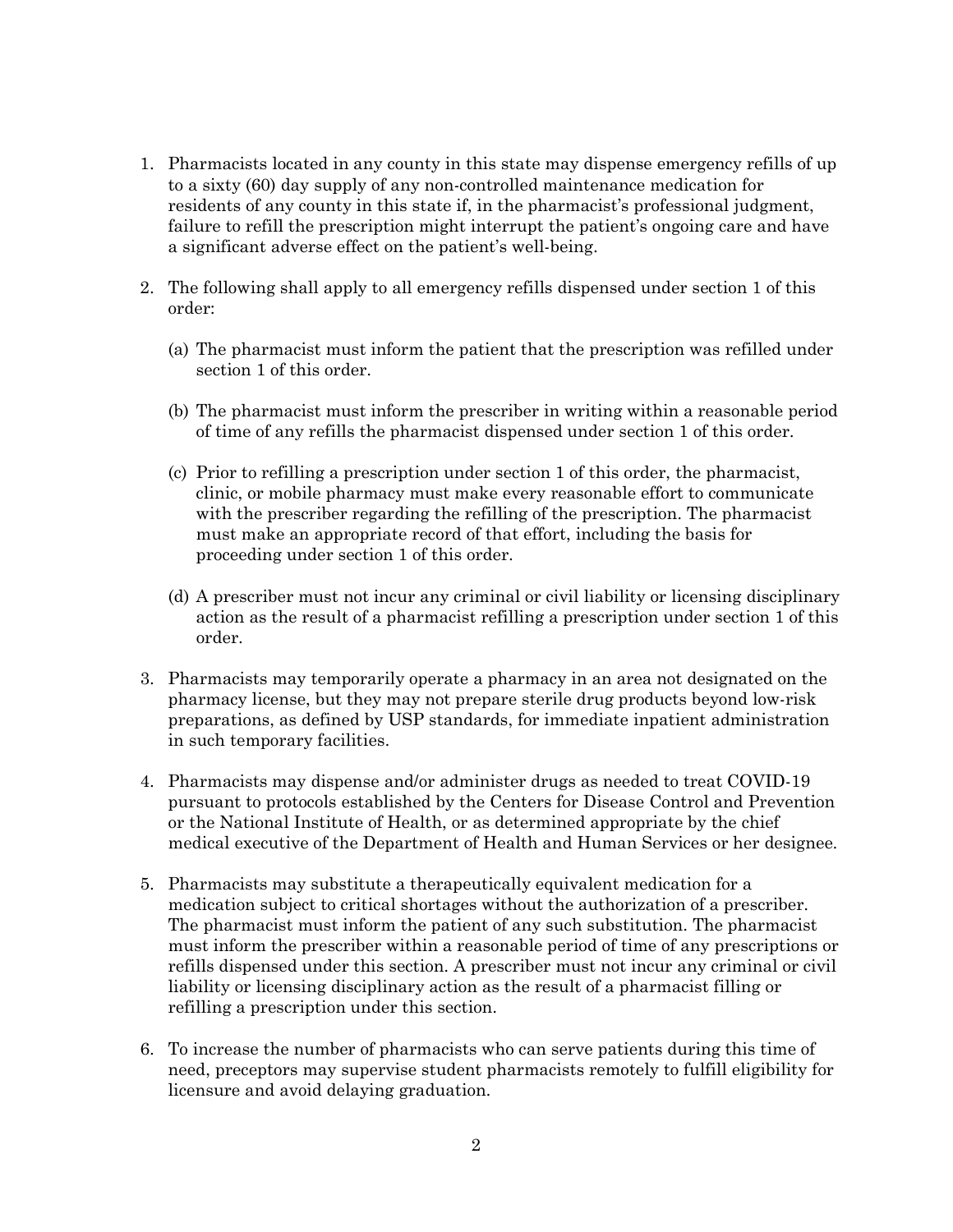- 7. Insurers and health maintenance organizations issuing health insurance or disability insurance policies that provide prescription drug benefits must cover any emergency refills of covered prescription drugs dispensed by a pharmacist under section 1 of this order. Insurers and health maintenance organizations must also allow for early refills of all 30-day or 60-day covered prescription maintenance medications to allow for up to a 90-day supply to be dispensed by a pharmacy, without regard to whether the pharmacy is mail-order or in-person. Insurers and health maintenance organizations may still apply policy or contract provisions governing out-of-network benefits and cost-sharing.
- 8. Pharmacists may supervise pharmacy technicians and other pharmacy staff remotely. Supervision must be conducted through a real-time, continuous audiovisual camera system, capable of allowing the pharmacist to visually identify the markings on tablets and capsules. The pharmacist must have access to all relevant patient information to accomplish the remote supervision and must be available at all times during the supervision to provide real-time patient consultation. A pharmacy technician may not perform sterile or nonsterile compounding without a pharmacist on the premises.
- 9. Pharmacies holding a license, certificate, or other permit in good standing issued by another state must be deemed licensed to do business in this state. These out-ofstate licensed pharmacies must not deliver controlled substances into this state; must abide by all Michigan regulations applicable to the practice of pharmacy, but need not have a pharmacist-in-charge with a license to practice in Michigan; and must hold a current accreditation from a national organization approved by the Michigan Board of Pharmacy before providing sterile compounding services to patients in this state.
- 10. Wholesale distributors holding a license, certificate, or other permit in good standing issued by another state must be deemed licensed to do business in this state. These out-of-state wholesale distributors must not deliver controlled substances into this state and must abide by all Michigan regulations applicable to a Michigan-licensed wholesale distributor.
- 11. To the extent any statutes, rules, or regulations may be inconsistent with this order, strict compliance with them is temporarily suspended. This includes, but is not limited to: sections 17707(5), 17739(2)(c), 17739a(3), 17741(1)-(2), 17743, 17748, 17748a, 17748b, 17751, 17755(3), and 17763(b) of the Public Health Code, 1978 PA 368, as amended, MCL 333.17707(5), 333.17739(2)(c), 333.17739a(3), 333.17741(1)- (2), 333.17743, 333.17748, 333.17748a, 333.17748b, 333.17751, 333.17755(3), and 333.17763(b); and Rules 338.473(2), 338.473a(5)(a), 338.477(1)-(2), 338.482(2)-(3); 338.486(1)(b), 338.486(3), 338.489(3), 338.490(3), 338.490(4)(a), 338.490(5), 338.3041(4), and 338.3162(1) of the Michigan Administrative Code.
- 12. This order is effective immediately and continues through April 22, 2020 at 11:59 pm.
- 13. Consistent with MCL 10.33 and MCL 30.405(3), a willful violation of this order is a misdemeanor.